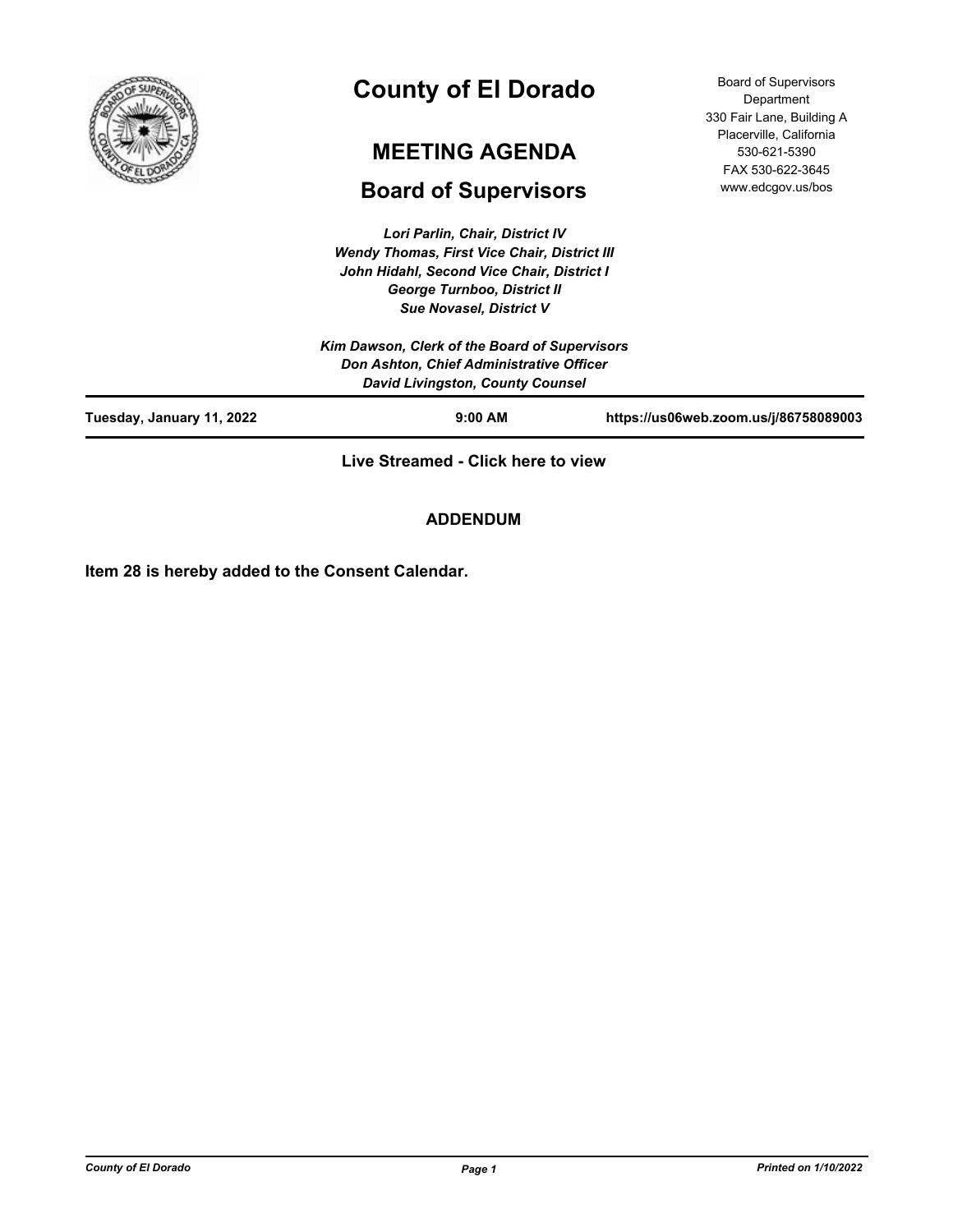**PUBLIC PARTICIPATION INSTRUCTIONS: As a result of new guidance from the California Department of Public Health, in order to minimize the spread of the COVID19 virus, the Board of Supervisors meeting room will be closed to the public and Board members and staff will be participating remotely in accordance with Government Code § 54953(e). The meeting will continue to be live-streamed via Zoom and YouTube.**

**Members of the public may address the Board via Zoom to make a public comment. The public should call into 530-621-7603 or 530-621-7610. The Meeting ID is 867 5808 9003. Please note you will not be able to join the live-stream until the posted meeting start time.**

**To observe the live stream of the Board of Supervisors meeting go to https://us06web.zoom.us/j/86758089003.**

**To observe the Board of Supervisors meetings via YouTube, click https://www.youtube.com/channel/UCUMjDk3NUltZJrpw2CL7Zkg.**

**If you are joining the meeting via zoom and wish to make a comment on an item, press the "raise a hand" button. If you are joining the meeting by phone, press \*9 to indicate a desire to make a comment. Speakers will be limited to 3 minutes.**

**By participating in this meeting, you acknowledge that you are being recorded.**

**If you choose not to observe the Board of Supervisors meeting but wish to make a comment on a specific agenda item, please submit your comment in writing. You are encouraged to submit your comment in writing by 4:00 PM on the Monday before the meeting to ensure the Board of Supervisors has adequate time to review. Please submit your comment to the Clerk of the Board at edc.cob@edcgov.us. Your comment will be placed into the record and forwarded to the Board of Supervisors.**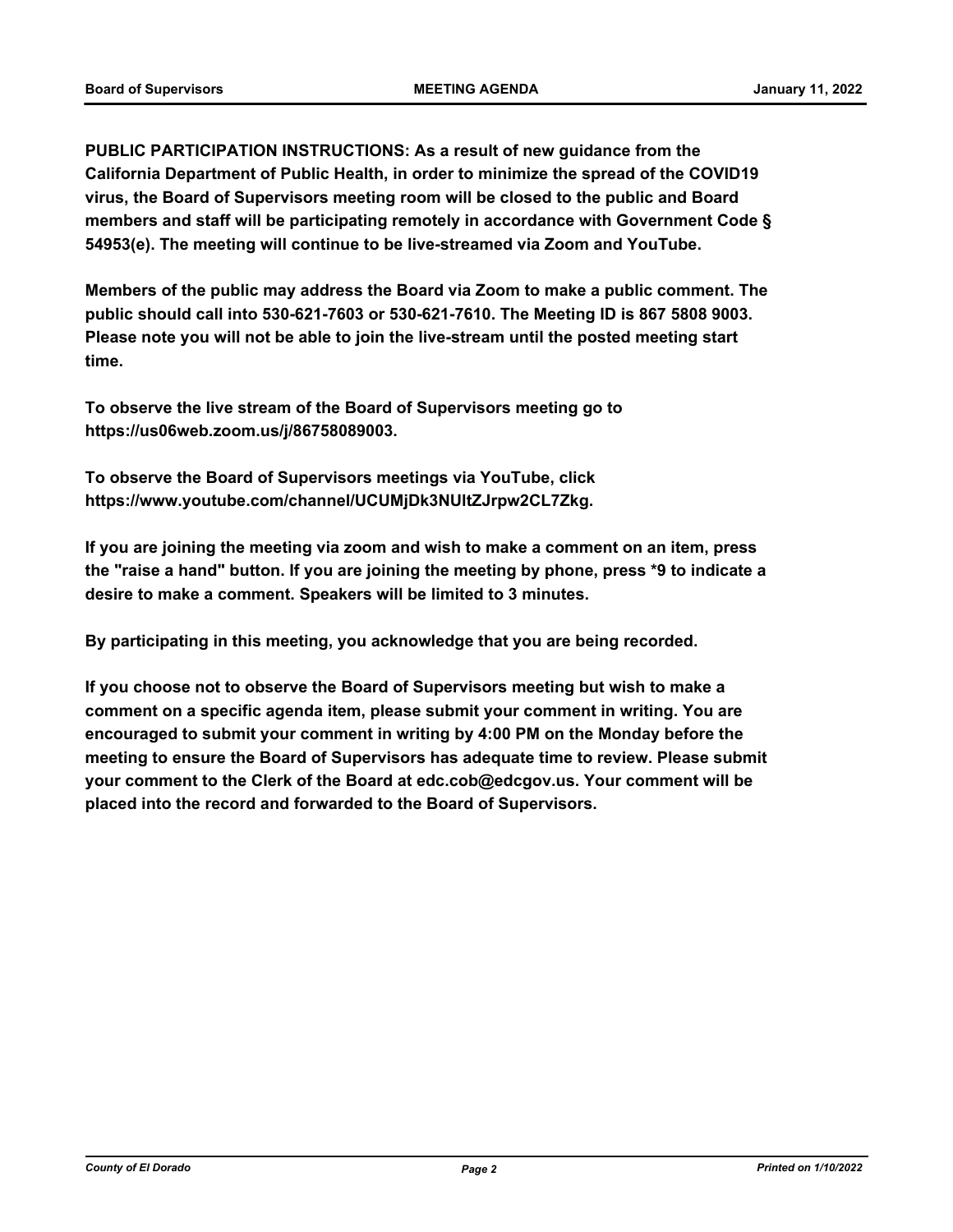## **Vision Statement Safe, healthy and vibrant communities, respecting our natural resources and historical heritage**

## **This institution is an equal opportunity provider and employer.**

Live Web Streaming and archiving of most Board of Supervisors meeting videos, all meeting agendas, supplemental materials and meeting minutes are available on the internet at: http://eldorado.legistar.com/Calendar.aspx

The County of El Dorado is committed to ensuring that persons with disabilities are provided the resources to participate in its public meetings. Please contact the office of the Clerk of the Board if you require accommodation at 530-621-5390 or via email, edc.cob@edcgov.us, preferably no less than 24 hours in advance of the meeting.

The Board of Supervisors is concerned that written information submitted to the Board the day of the Board meeting may not receive the attention it deserves. The Board Clerk cannot guarantee that any FAX, email, or mail received the day of the meeting will be delivered to the Board prior to action on the subject matter.

The Board meets simultaneously as the Board of Supervisors and the Board of Directors of the Air Quality Management District, In-Home Supportive Services, Public Housing Authority, Redevelopment Agency and other Special Districts.

For Purposes of the Brown Act § 54954.2 (a), the numbered items on this Agenda give a brief description of each item of business to be transacted or discussed. Recommendations of the staff, as shown, do not prevent the Board from taking other action.

Materials related to an item on this Agenda submitted to the Board of Supervisors after distribution of the agenda packet are available for inspection during normal business hours in the public viewing packet located in Building A, 330 Fair Lane, Placerville or in the Board Clerk's Office located at the same address. Such documents are also available on the Board of Supervisors' Meeting Agenda webpage subject to staff's ability to post the documents before the meeting.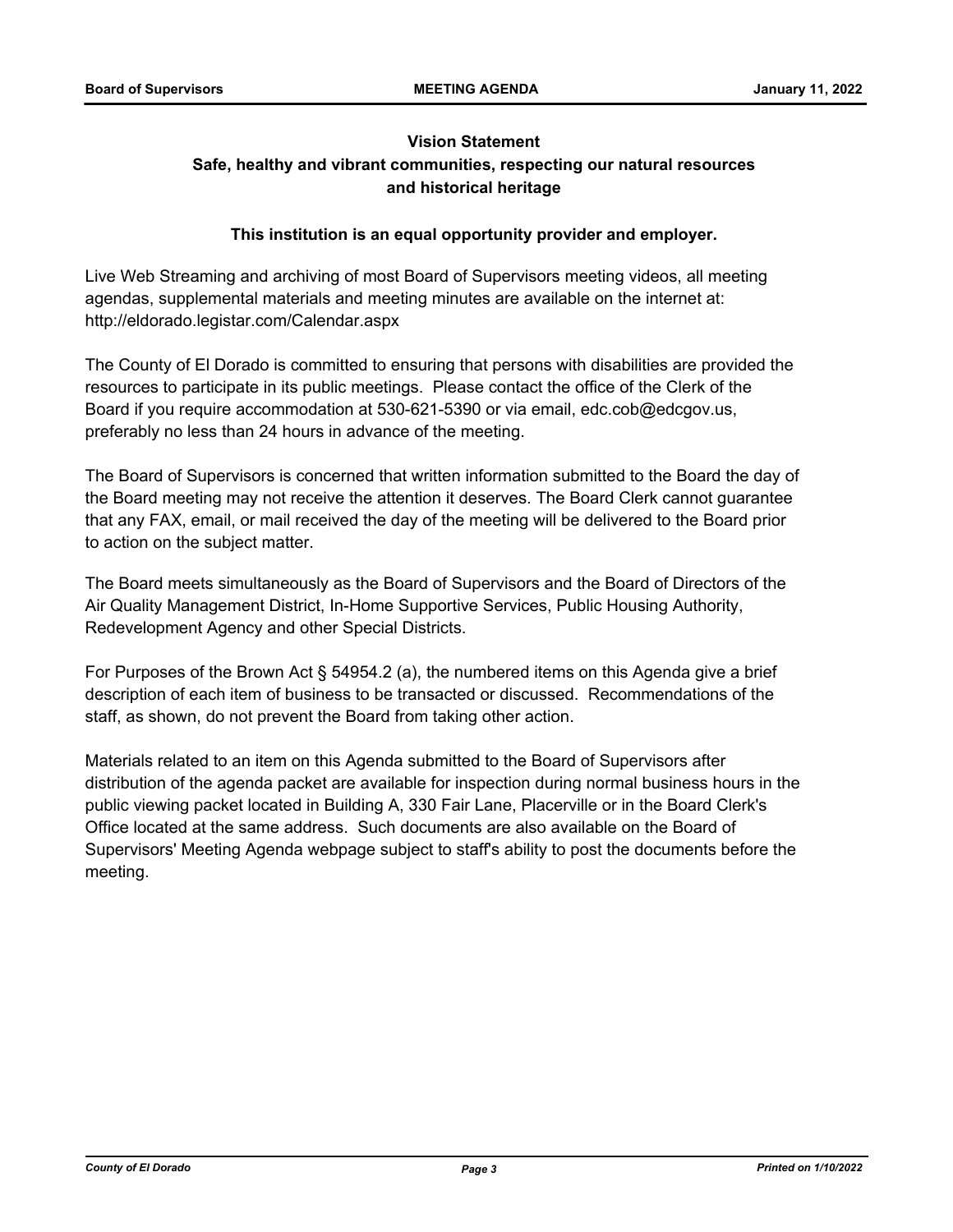## **PROTOCOLS FOR PUBLIC COMMENT**

Public comment will be received at designated periods as called by the Board Chair.

Public comment on items scheduled for Closed Session will be received before the Board recesses to Closed Session.

Except with the consent of the Board, individuals shall be allowed to speak to an item only once.

On December 5, 2017, the Board adopted the following protocol relative to public comment periods. The Board adopted minor revisions to the protocol on August 24, 2021, incorporated herein:

The Board wants all members of the public to feel welcome to speak, especially regarding controversial items. Time for public input will be provided at every Board of Supervisors meeting. Individuals will have three minutes to address the Board. If the three minutes are exceeded the speaker's microphone will be muted. Applause or other outbursts are not allowed in the Board Chambers.

During noticed public hearings only, individuals authorized by organizations to speak to organizational positions may request additional time, up to five minutes.

Public comment on certain agenda items designated and approved by the Board may be treated differently within specific time limits per speaker or a limit on the total amount of time designated for public comment. It is the intent of the Board that quasi-jurisdictional matters have additional flexibility depending on the nature of the issue.The Board Chair may limit public comment during Open Forum.

Individual Board members may ask clarifying questions but will not engage in substantive dialogue with persons providing input to the Board.

If a person providing input to the Board creates a disruption by refusing to follow Board guidelines, the Board Chair may take the following actions:

Step 1. Request the person adhere to Board guidelines. If the person refuses, the Board Chair may turn off the speaker's microphone.

Step 2. If the disruption continues, the Board Chair may order a recess of the Board meeting. Step 3. If the disruption continues, the Board Chair may order the removal of the person from the Board meeting.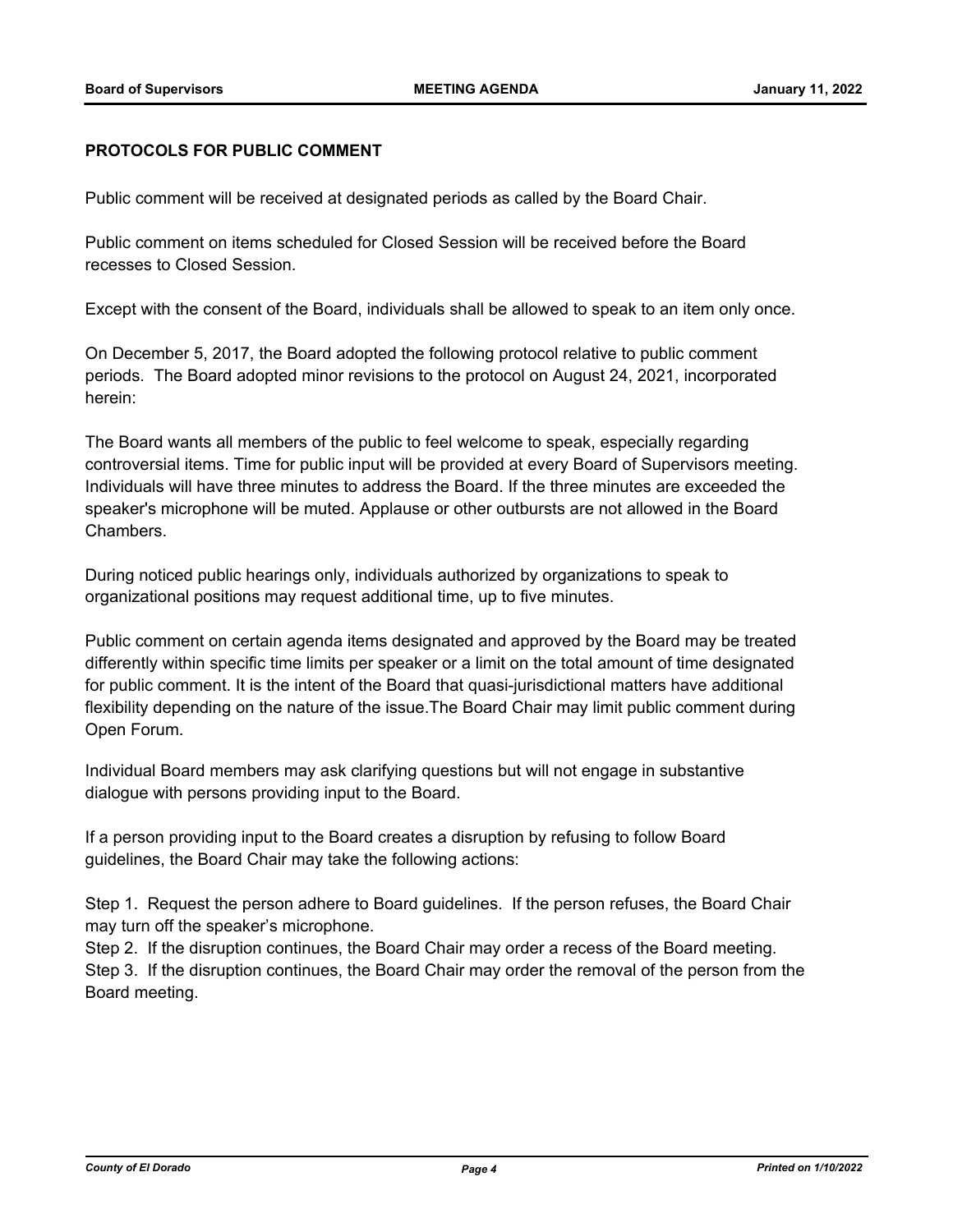## **9:00 A.M. - CALL TO ORDER**

## **INVOCATION AND PLEDGE OF ALLEGIANCE TO THE FLAG**

## **ADOPTION OF THE AGENDA AND APPROVAL OF CONSENT CALENDAR**

The Board may make any necessary additions, deletions or corrections to the agenda including moving items to or from the Consent Calendar and adopt the agenda and the Consent Calendar with one single vote. A Board member may request an item be removed from the Consent Calendar for discussion and separate Board action. At the appropriate time as called by the Board Chair, members of the public may make a comment on matters on the Consent Calendar prior to Board action.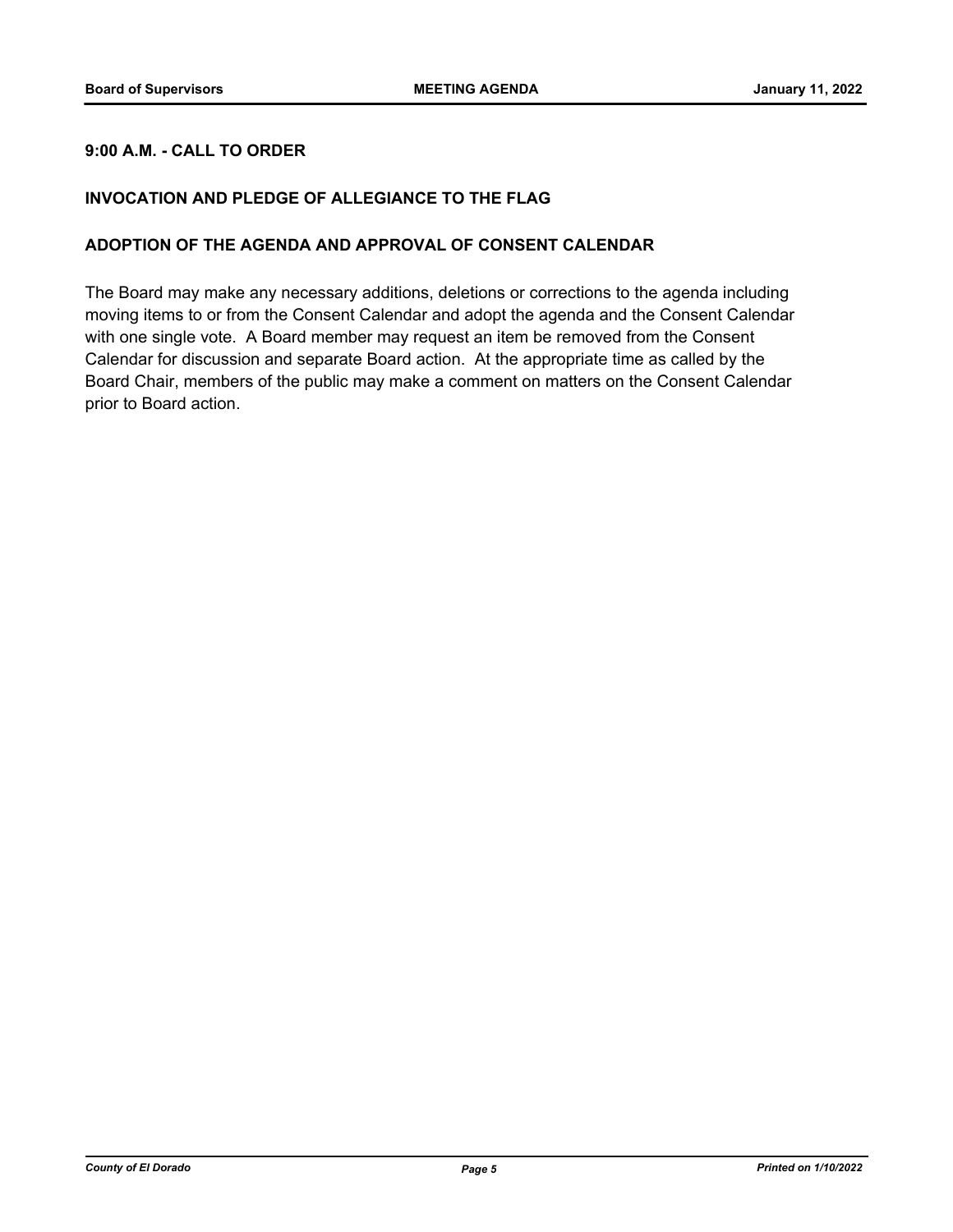#### **CONSENT CALENDAR**

**1.** [22-0089](http://eldorado.legistar.com/gateway.aspx?m=l&id=/matter.aspx?key=30989) Clerk of the Board recommending the Board approve the Minutes from the January 4, 2022 Board of Supervisors meeting.

#### **GENERAL GOVERNMENT - CONSENT ITEMS**

**2.** [21-1415](http://eldorado.legistar.com/gateway.aspx?m=l&id=/matter.aspx?key=30310) Chief Administrative Office recommending the Board of Supervisors find that a Local Health Emergency continues to exist in El Dorado County as a result of the Caldor Fire. (Cont. 12/14/2021, Item 5)

#### **FUNDING:** N/A

**3.** [22-0090](http://eldorado.legistar.com/gateway.aspx?m=l&id=/matter.aspx?key=30990) Chief Administrative Office recommending the Board approve a budget amendment to appropriate \$130,000 for the El Dorado and Georgetown Divide Resource Conservation Districts Caldor Fire recovery efforts as approved by the Board on October 12, 2021. (4/5 vote required)

**FUNDING:** Caldor Fire Relief General Fund Designation

**4.** [22-0040](http://eldorado.legistar.com/gateway.aspx?m=l&id=/matter.aspx?key=30940) Chief Administrative Office, Procurement and Contracts Division, recommending the Board declare a service weapon as surplus and approve the sale of the weapon to retired Sheriff's Deputy Damian Frisby.

> **FUNDING:** Funding received from the sale will be deposited into the General Fund.

**5.** [21-1728](http://eldorado.legistar.com/gateway.aspx?m=l&id=/matter.aspx?key=30623) Clerk of the Board recommending the Board of Supervisors, as a result of ongoing concerns related to COVID-19, approve findings pursuant to Government Code subsection 54953(e)(3) in order to allow for the continued use of virtual or hybrid Board of Supervisors meetings as authorized under Assembly Bill 361. (Cont/ 12/14/2021, Item 11)

#### **FUNDING:** N/A

**6.** [22-0036](http://eldorado.legistar.com/gateway.aspx?m=l&id=/matter.aspx?key=30936) Human Resources Department recommending the Board adopt and authorize the Chair to sign Resolution **011-2022** to change the bargaining unit designation for the classification Traffic Operations Technician from General (GE) to Trades and Crafts (TC).

**FUNDING:** Road Fund.

**7.** [22-0059](http://eldorado.legistar.com/gateway.aspx?m=l&id=/matter.aspx?key=30959) Human Resources Department recommending the Board approve and adopt the revised Deputy Surveyor class specification.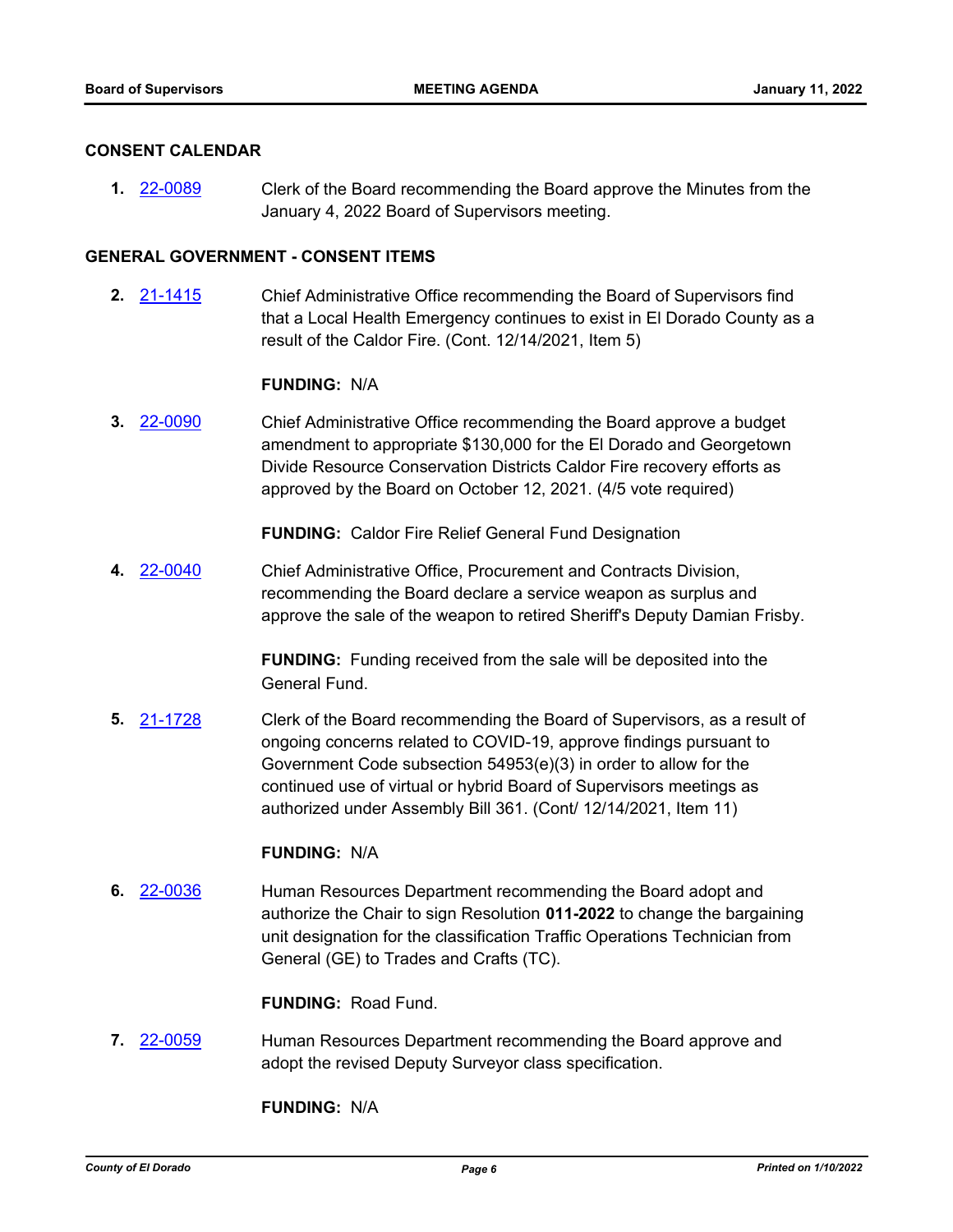#### **HEALTH AND HUMAN SERVICES - CONSENT ITEMS**

**8.** [22-0024](http://eldorado.legistar.com/gateway.aspx?m=l&id=/matter.aspx?key=30924) Health and Human Services Agency recommending the Board: 1) Make findings in accordance with County Ordinance 3.13.030 that it is appropriate to enter into tri-party Memorandum of Understanding (County MOU 6216) with California Mental Health Services Authority (CalMHSA) and the California Department of State Hospitals (DSH) for State hospital beds because (B) "Specialty skills, qualifications, and equipment not expressly identified in County classifications involved in the performance of the work;" and

2) Approve and authorize the Chair to sign MOU 6216 with CalMHSA and DSH, for the provision of State hospital beds on an "as requested" basis, for a retroactive term of July 1, 2021 through June 30, 2022, with a variable maximum obligation dependent on usage of State hospital beds; and 3) Authorize the Purchasing Agent to sign future amendments to this MOU issued by CalMHSA and DSH, and contingent upon approval by County Counsel and Risk Management.

**FUNDING:** 1991 Mental Health Realignment.

**9.** [21-1878](http://eldorado.legistar.com/gateway.aspx?m=l&id=/matter.aspx?key=30774) Health and Human Services Agency (HHSA) recommending the Board: 1) Approve the Children's Medical Services Program Projected Budgets and Work Plans for the County of El Dorado for Fiscal Year 2021-22 for the provision of required preventive and specialized health care services to children from birth to 21 years of age who are afflicted with life-threatening and/or severe life-altering chronic medical conditions, with an estimated maximum reimbursement amount of \$1,012,726;

> 2) Delegate authority to the HHSA Director to execute the Certification Statements and any additional documents related to this funding, if any; and

3) Authorize the HHSA Director or the Agency Chief Fiscal Officer to execute any required fiscal reports.

**FUNDING:** 26% Federal Children's Medical Services Allocation, 31% State Children's Medical Services Allocations, 5% Public Health Realignment Fund Match, 19% Social Services Realignment Fund Match, and 19% County General Fund Match.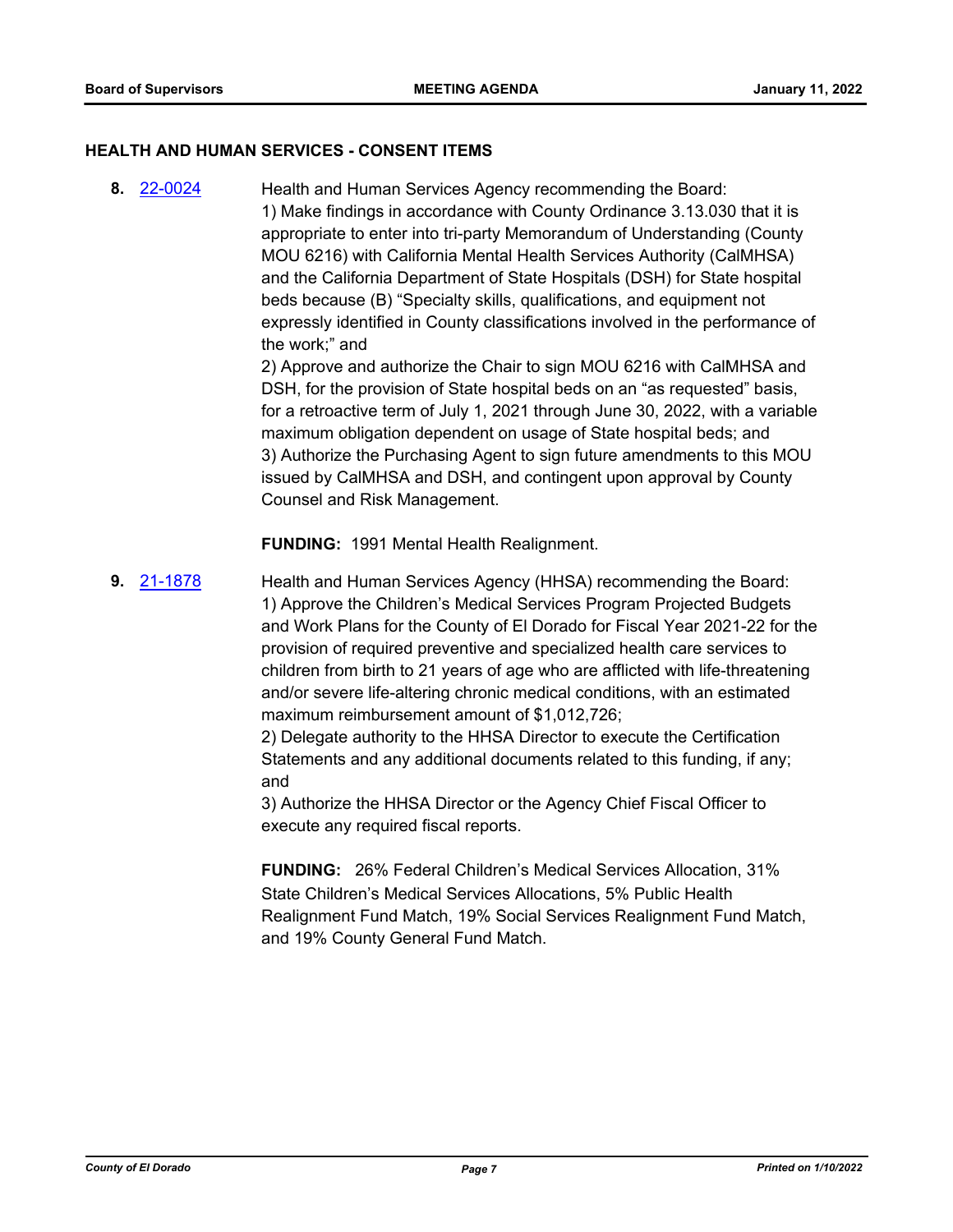**10.** [22-0023](http://eldorado.legistar.com/gateway.aspx?m=l&id=/matter.aspx?key=30923) Health and Human Services Agency (HHSA) recommending the Board: 1) Delegate authority to the HHSA Director, as the Administrative Entity for the El Dorado County Continuum of Care (CoC), to accept \$500,000 in additional Emergency Solutions-Coronavirus (ESG-CV) Round 2 funding administered by the California Department of Housing and Community Development (HCD), for a total Round 2 funding award of \$1,216,000 with a term through September 30, 2022;

2) Authorize the HHSA Director to sign and administer an amendment to Standard Agreement 20-ESGCV1-00037, for a total Round 2 funding award of \$1,216,000 with a term through September 30, 2022 contingent upon County Counsel and Risk Management Approval, and subsequent administrative documents related to said award, including any required fiscal and programmatic reports; and

3) Approve and authorize the Chair to sign the attached Budget Transfer Request increasing revenue and appropriations by \$500,000 for Fiscal Year 2021-22 for the additional ESG-CV grant award.

**FUNDING:** 100% Federal Funding administered by the State of California Department of Housing and Community Development, Emergency Solutions Grant Program, Round 2 of funding, as a result of the Coronavirus Aid, Relief, and Economic Stimulus Act enacted March 27, 2020.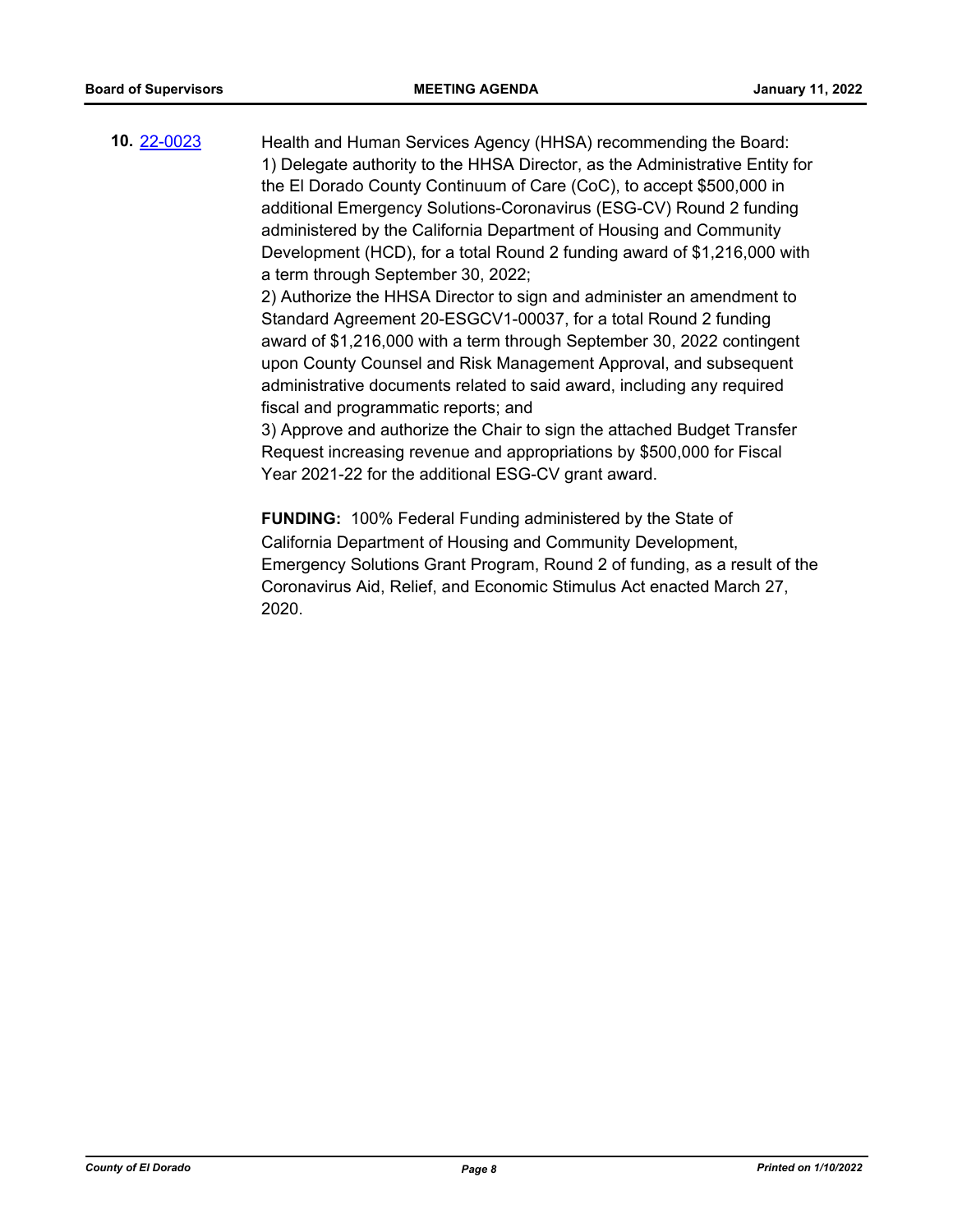#### **LAND USE AND DEVELOPMENT - CONSENT ITEMS**

- **11.** [21-1978](http://eldorado.legistar.com/gateway.aspx?m=l&id=/matter.aspx?key=30874) Department of Transportation recommending the Board authorize the Chair to sign a Proclamation recognizing Kent Taylor, Fleet Superintendent of Department of Transportation Maintenance and Operations Division, for providing 31 years of service to El Dorado County and congratulating him on his retirement.
- **12.** [21-1758](http://eldorado.legistar.com/gateway.aspx?m=l&id=/matter.aspx?key=30654) Department of Transportation recommending the Board approve and authorize the Chair to sign Second Amendment to Agreement for Services 4746 with Five Star Automotive, increasing the not-to-exceed amount by \$125,000 for a total not-to-exceed amount of \$350,000, and other minor administrative changes determined necessary, with no changes to the term, to provide automotive maintenance and repair services for fleet vehicles located in the South Lake Tahoe Basin.

**FUNDING:** Fleet Internal Service Fund.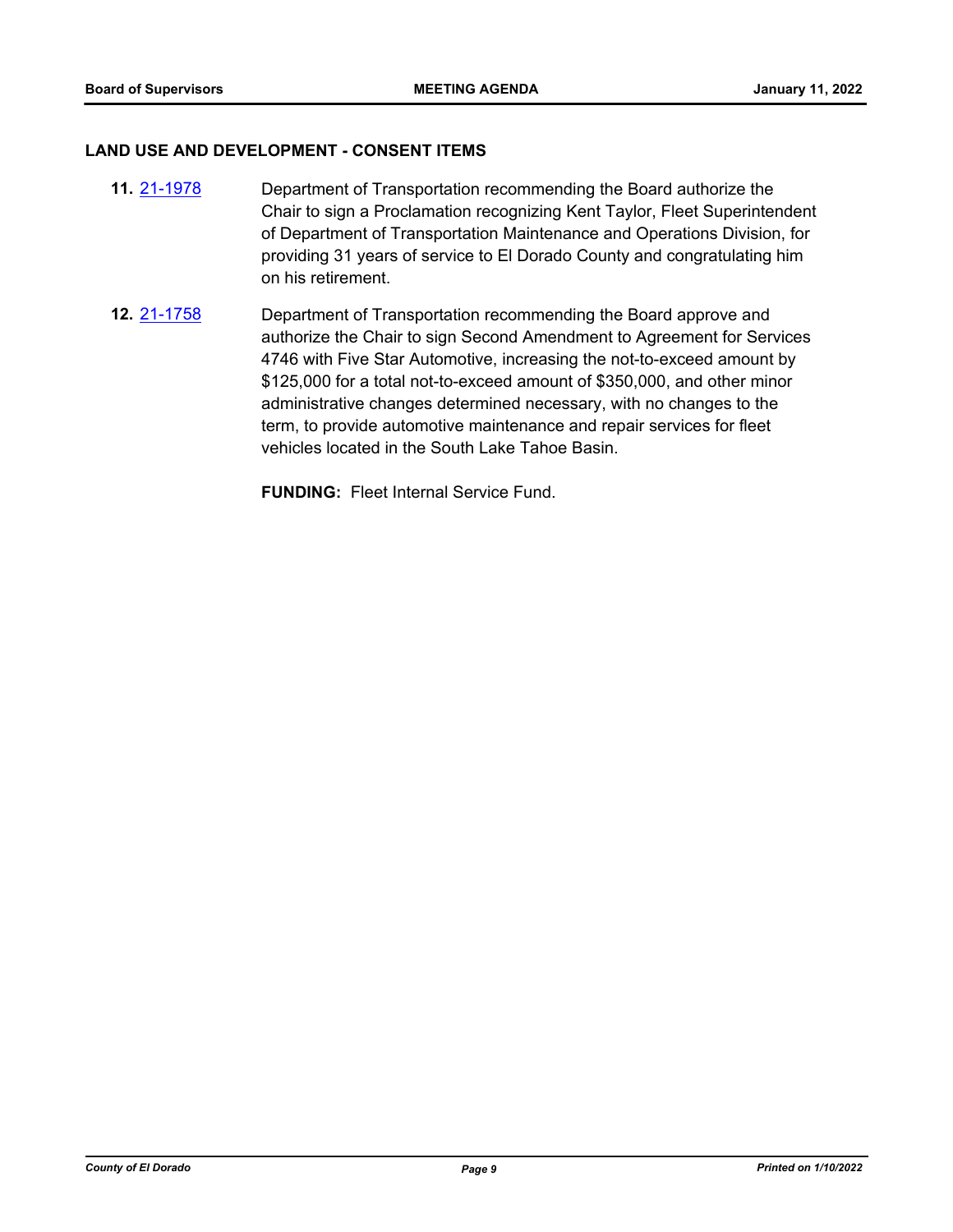#### **LAW AND JUSTICE - CONSENT ITEMS**

**13.** [21-1567](http://eldorado.legistar.com/gateway.aspx?m=l&id=/matter.aspx?key=30462) District Attorney's Office recommending the Board: 1) Approve and authorize the Chair to execute Amendment I to Agreement 5689 with Coding Continuum, Inc. (CCI), amending the scope of work to include Exhibit A-1, additional Scope of Work/Budget, increasing the contract amount by \$109,425, for a total not-to-exceed amount of \$239,425, to provide expert medical billing audit services in reference to a Workers' Compensation Fraud case; and 2) Make findings in accordance with County Ordinance 3.13.030 that it is appropriate to contract with Coding Continuum, Inc. for services provided under Agreement 5689 because (B) "Specialty skills and qualifications not expressly identified in classifications are involved in the performance of the work". **FUNDING:** California Department of Insurance. **14.** [22-0035](http://eldorado.legistar.com/gateway.aspx?m=l&id=/matter.aspx?key=30935) District Attorney's Office recommending the Board: 1) Accept a grant from the Governor's Office of Emergency Services for the Child Advocacy Center Program for the total project cost of \$209,334 for the period of April 1, 2022 to March 31, 2023, based on the received Letter of Intent; 2) Approve and authorize the Chair to sign the current Certification of Assurance of Compliance and any modified Certifications that may be required during the performance period; and

> 3) Authorize the District Attorney to execute the Grant Award Agreement and required documents, including any extensions or amendments thereof which would not increase net county cost.

**FUNDING:** California Governor's Office of Emergency Services Victims of Crime Act Fund and California State General Fund.

**15.** [21-1935](http://eldorado.legistar.com/gateway.aspx?m=l&id=/matter.aspx?key=30831) Probation Department recommending the Board approve the attached Budget Transfer increasing revenues and appropriations by \$26,677, which includes appropriations in the amount of \$7,097, to return excess revenue to the California Board of State Community and Corrections (BSCC), Federal Justice Assistance Grant for Mental Health Training. (4/5 vote required).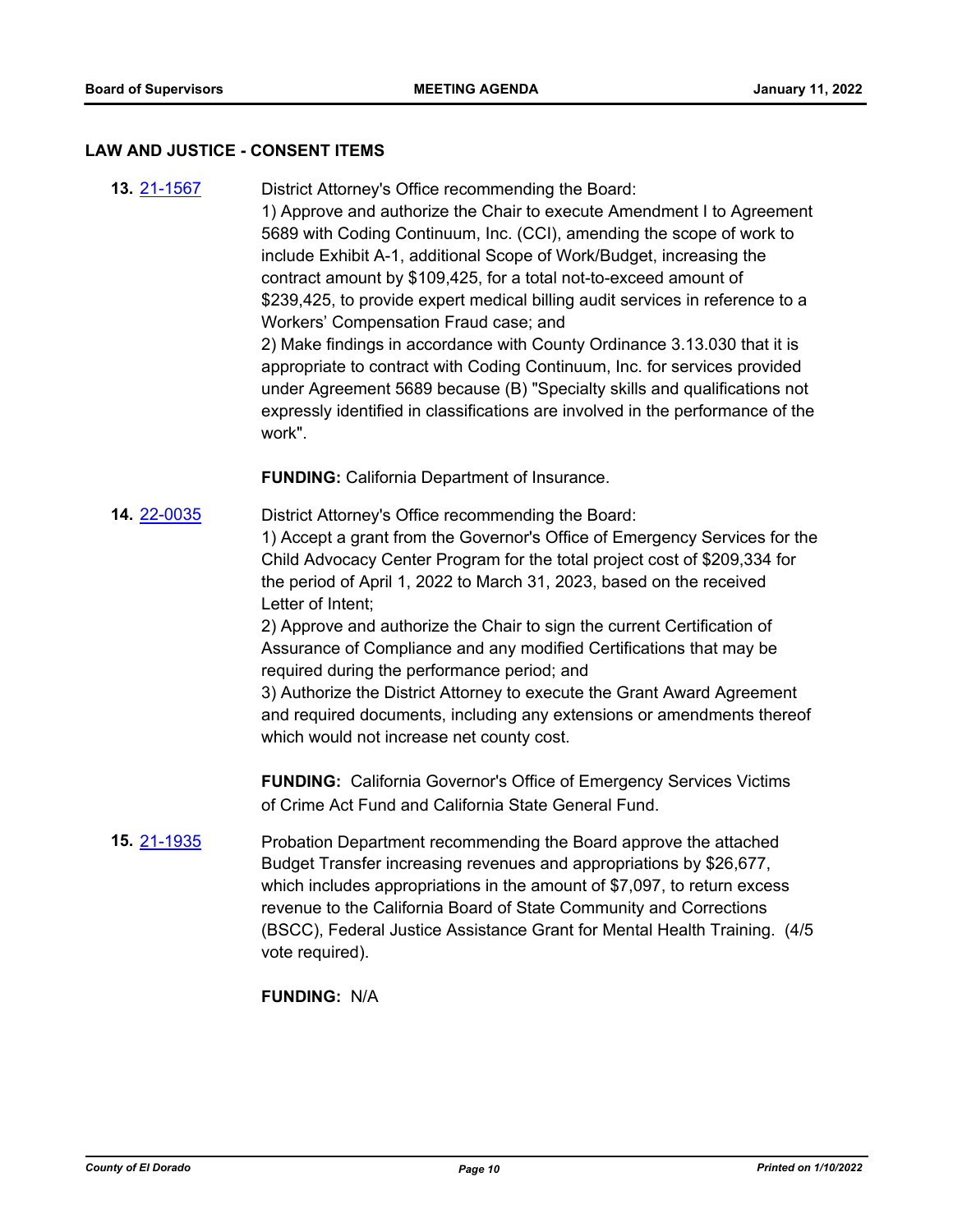**16.** [21-1862](http://eldorado.legistar.com/gateway.aspx?m=l&id=/matter.aspx?key=30758) Probation Department recommending the Board: 1) Make findings in accordance with El Dorado County Ordinance Code, Chapter 3.13.030 (B) that specialty skills and qualifications not expressly identified in County classifications are involved in the performance of the work;

2) Approve and authorize the Chair to sign Agreement for Services 6178 with New Morning Youth & Family Services, Inc. for the provision of emergency shelter care services on an "as requested" basis, with a maximum contractual obligation of \$200,000, for the term of three years effective upon execution; and

3) Authorize the Purchasing Agent, or designee, to execute further documents relating to Agreement for Services 6178, including amendments which do not increase the maximum dollar amount or term of the Agreement, and contingent upon approval by County Counsel and Risk Management.

## **FUNDING:** General Fund.

- **17.** [22-0033](http://eldorado.legistar.com/gateway.aspx?m=l&id=/matter.aspx?key=30933) Probation Department recommending the Board adopt and authorize the Chair to sign Resolution **012-2022**, amending the Authorized Personnel Allocation Resolution 064-2021 for the Probation Department to: 1) Delete a vacant 1.0 FTE Sr. Office Assistant; 2) Delete a vacant 1.0 FTE Legal Secretary I/II; and
	- 3) Add 2.0 FTE Probation Assistants

#### **FUNDING:** General Fund.

#### **18.** [21-1897](http://eldorado.legistar.com/gateway.aspx?m=l&id=/matter.aspx?key=30793) Probation Department recommending the Board:

1) Approve and authorize the Chair to sign Amendment II to Agreement for Services 4371 with SCRAM of California, for the Electronic Monitoring Program (home detention as a custody alternative) to increase the amount of the contract by \$430,000 for a total not to exceed amount of \$1,230,000 for the term of January 1, 2020, through December 31, 2022; and 2) Authorize the Purchasing Agent, or designee, to execute further documents relating to Agreement for Services 4371, including amendments which do not increase the maximum dollar amount or term of the Agreement, and contingent upon approval by County Counsel and Risk Management.

**FUNDING:** Public Safety Realignment (AB 109) (67.5%); Coronavirus Aid, Relief, and Economic Security (CARES) Act (25%); Substance Abuse Focus Grant (3%); and General Fund (4.5%).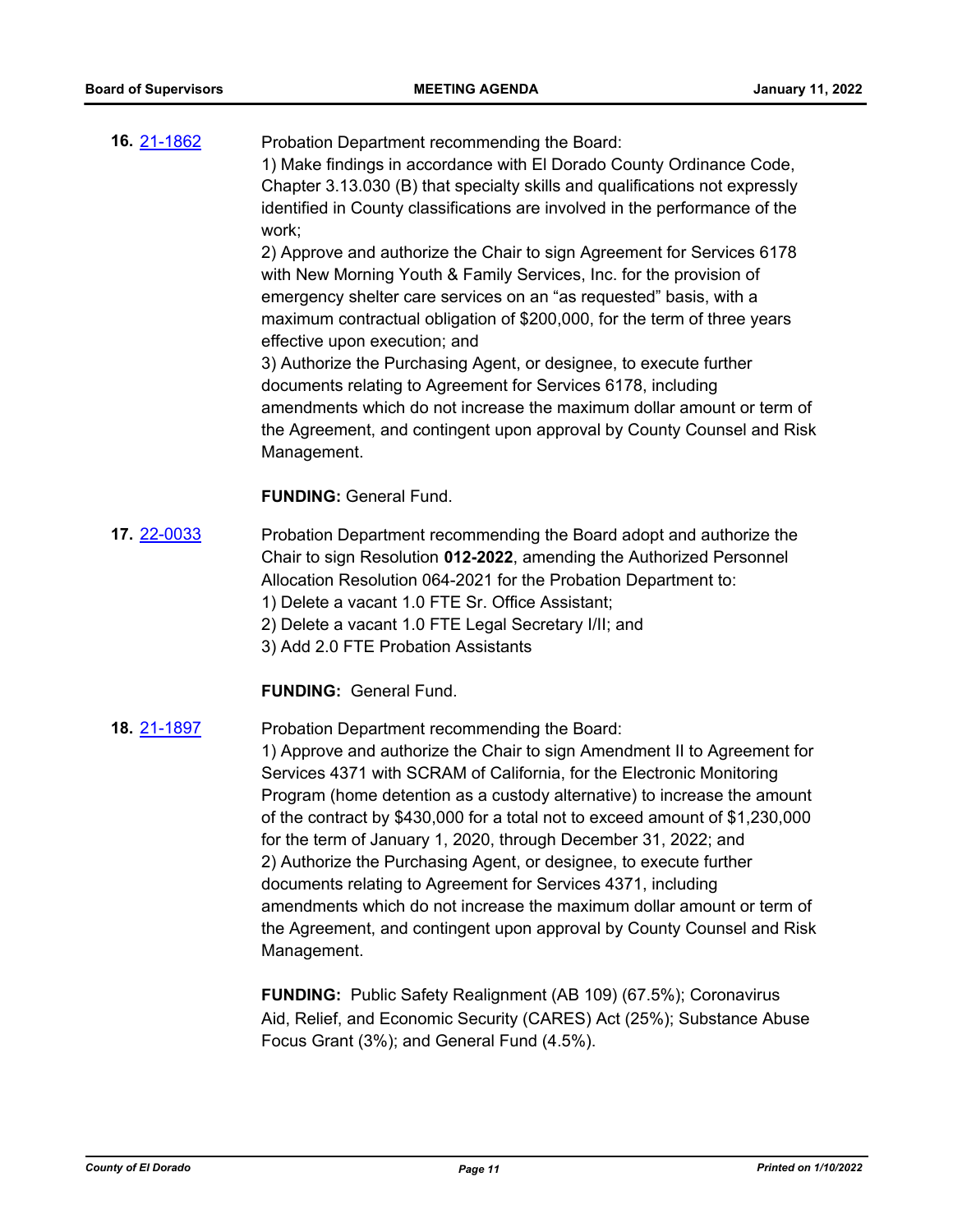**19.** [21-1396](http://eldorado.legistar.com/gateway.aspx?m=l&id=/matter.aspx?key=30291) El Dorado County Sheriff's Office of Emergency Services recommending the Board find that a state of emergency continues to exist in El Dorado County as a result of the extreme wildland fire known as the Caldor Fire. (Cont. 12/14/2021, Item 42)

#### **FUNDING:** N/A

**20.** [21-1889](http://eldorado.legistar.com/gateway.aspx?m=l&id=/matter.aspx?key=30785) Sheriff's Office recommending the Board: 1) Waive formal bid requirements in accordance with Purchasing Ordinance 3.12.160, Exemptions from the Competitive Process, Section D:

> 2) Authorize the Purchasing Agent to utilize the piggy-back Agreement PSA-0001523, and Amendment I, between Crayon Software Experts LLC., and the County of Riverside in the estimated amount of \$759,670 for a three-year period ending on October 31, 2024;

> 3) Authorize the Purchasing Agent to execute a purchase agreement with Crayon Software Experts LLC., for Microsoft Enterprise licenses, support and maintenance contingent upon County Counsel and Risk approval; 4) Authorize the Purchasing Agent to purchase additional licenses as-needed during the awarded period as long as funding is available within the requesting department's budget.

**FUNDING:** General Fund.

#### **END CONSENT CALENDAR**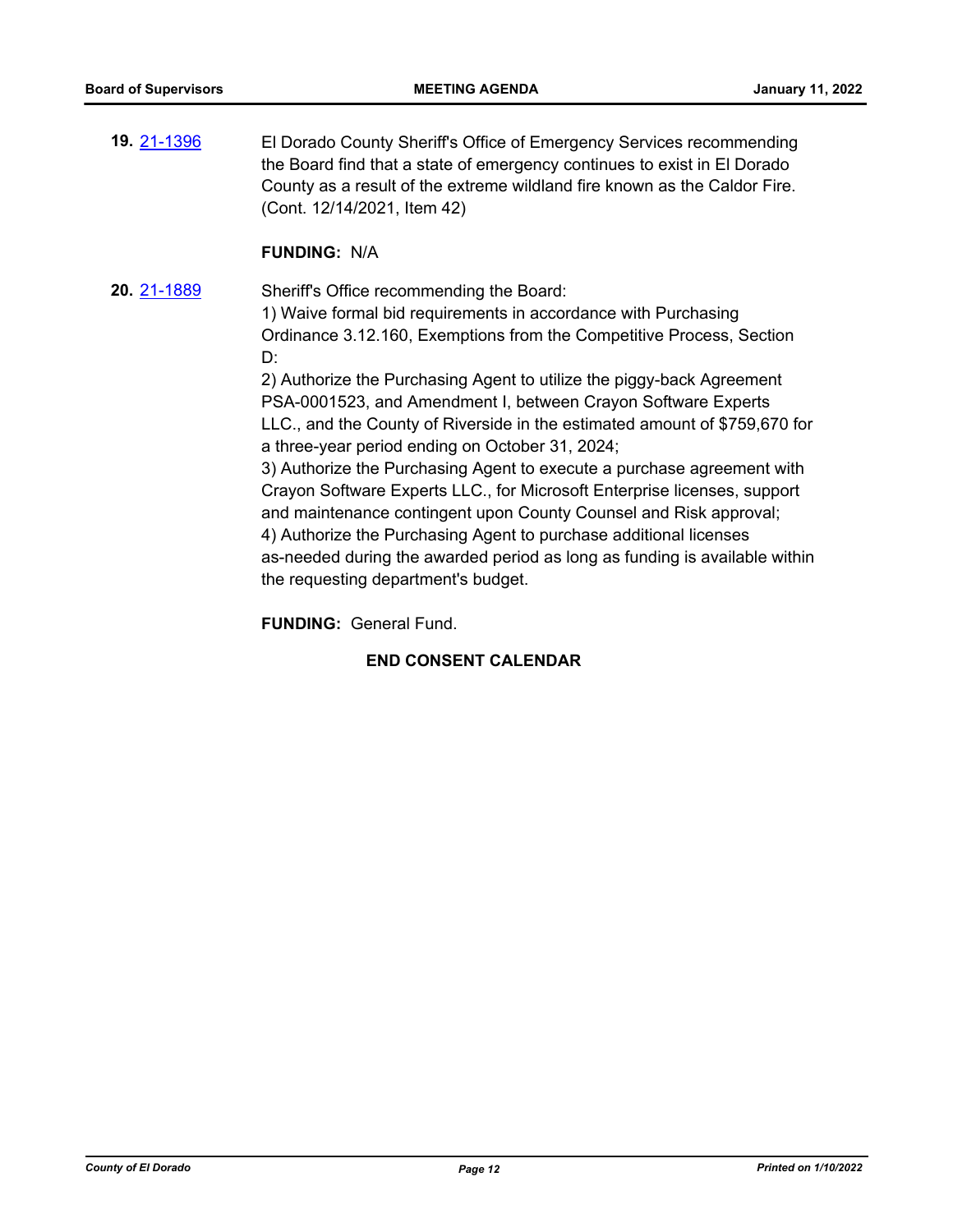#### **DEPARTMENT MATTERS (Items in this category may be called at any time)**

**21.** [21-1909](http://eldorado.legistar.com/gateway.aspx?m=l&id=/matter.aspx?key=30805) Agriculture Department, pursuant to Board of Supervisors Policy A-3, recommending the Board conceptually approve and authorize the Department to prepare an Ordinance that: 1) Creates a Livestock Pass Program that meets the requirements of AB 1103; and 2) Create a parallel Ag Pass program for the Agricultural Crops in the County.

**FUNDING:** General Fund and Unclaimed Gas Tax.

**22.** [22-0008](http://eldorado.legistar.com/gateway.aspx?m=l&id=/matter.aspx?key=30908) Health and Human Services Agency recommending the Board receive and file a presentation on the roles and responsibilities of the Continuum of Care, and the roles and responsibilities of the Administrative Entity / Collaborative Applicant and provide direction to staff if necessary.

**FUNDING:** N/A

#### **10:00 A.M. - TIME ALLOCATION (Items will not be heard prior to the time stated)**

**23.** [21-1970](http://eldorado.legistar.com/gateway.aspx?m=l&id=/matter.aspx?key=30866) **HEARING** - To consider the recommendation for approval from the Planning Commission on the proposed amendments to the Meyers Area Plan for the addition of Accessory Dwelling Units (ADUs) to Zones MAP-1 and MAP-3, and recommending the Board take the following actions: 1) Approve the California Environmental Quality Act (CEQA) Exemption consistent with Section 15282(h) of the CEQA Guidelines pursuant to Section 21080.17 of the California Public Resources Code (Attachment D); and

2) Approve the proposed amendments to the Meyers Area Plan for the additional use of ADUs and adopt Resolution **010-2021** (Attachment C) as presented by staff.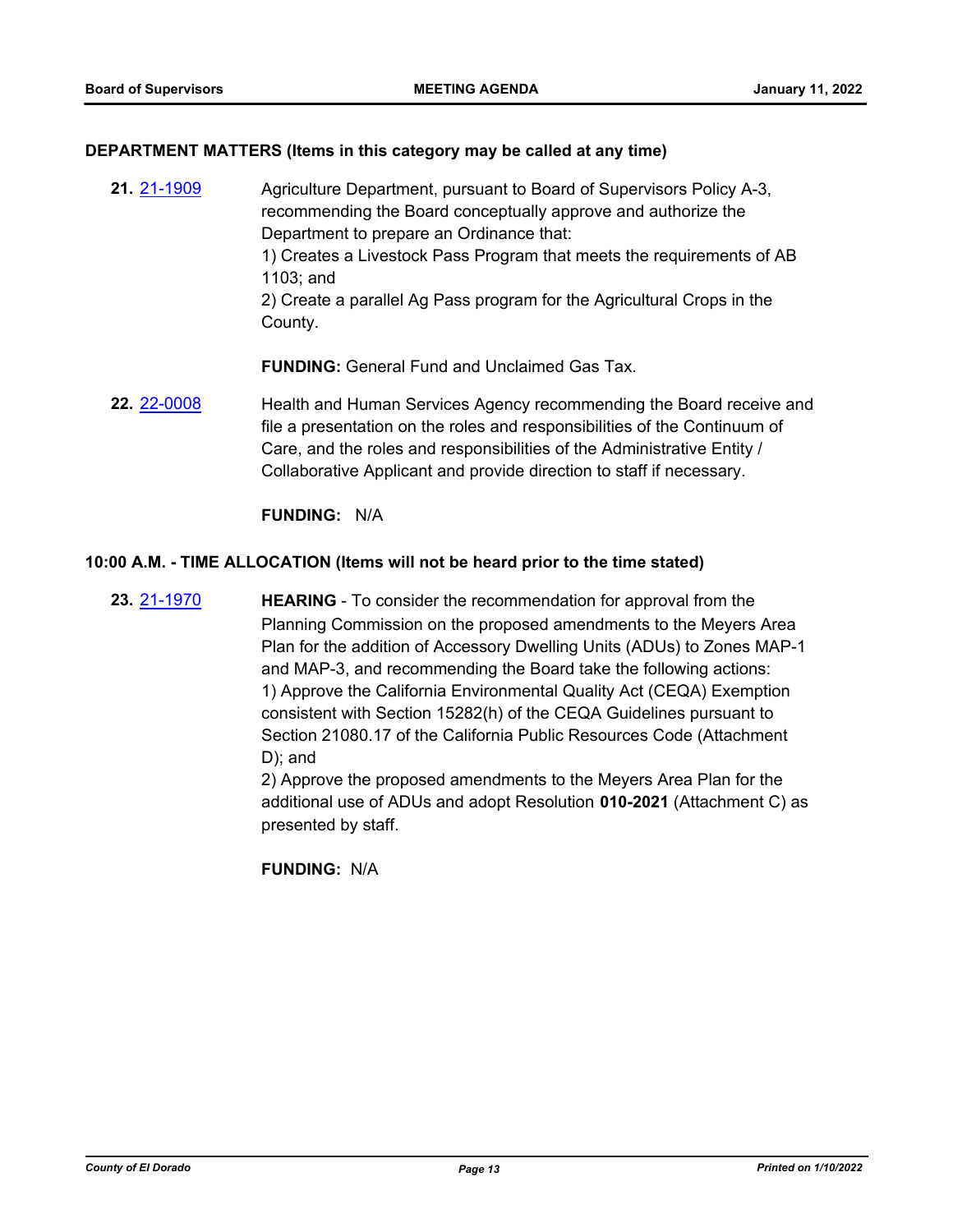## **11:00 A.M. - TIME ALLOCATION (Items will not be heard prior to the time stated)**

**24.** [22-0077](http://eldorado.legistar.com/gateway.aspx?m=l&id=/matter.aspx?key=30977) Planning and Building Department, Economic Development Division, recommending the Board consider the following: 1) Receive and file a presentation from the Community & Economic Development Advisory Committee (CEDAC) on CEDAC's 2021 Action Plan; 2) Receive and file CEDAC's 2021 Annual Report; and

3) Provide direction to CEDAC on any changes to its objectives prior to the development of the 2022 Action Plan.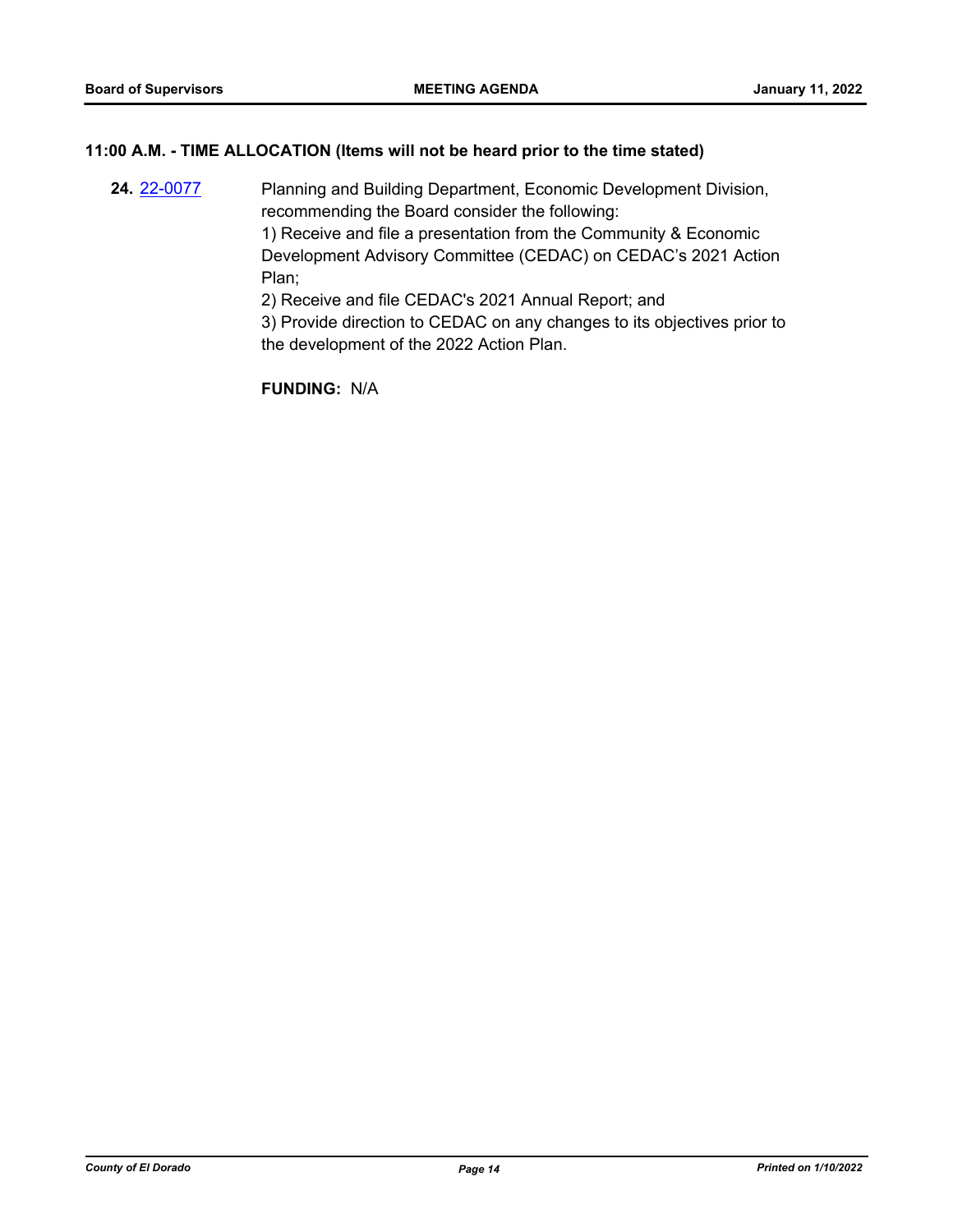## **1:00 P.M. - TIME ALLOCATION (Items will not be heard prior to time stated)**

#### **OPEN FORUM**

Open Forum is an opportunity for members of the public to address the Board of Supervisors on subject matter that is not on their meeting agenda and within their jurisdiction. Public comments during Open Forum are limited to three minutes per person. The total amount of time reserved for Open Forum is 20 Minutes.

## **ITEMS TO/FROM SUPERVISORS (May be called at any time during the meeting)**

#### **CAO UPDATE (May be called at any time during the meeting)**

[22-0135](http://eldorado.legistar.com/gateway.aspx?m=l&id=/matter.aspx?key=31036) Caldor Fire update (See Attachment)

## **ADJOURNMENT**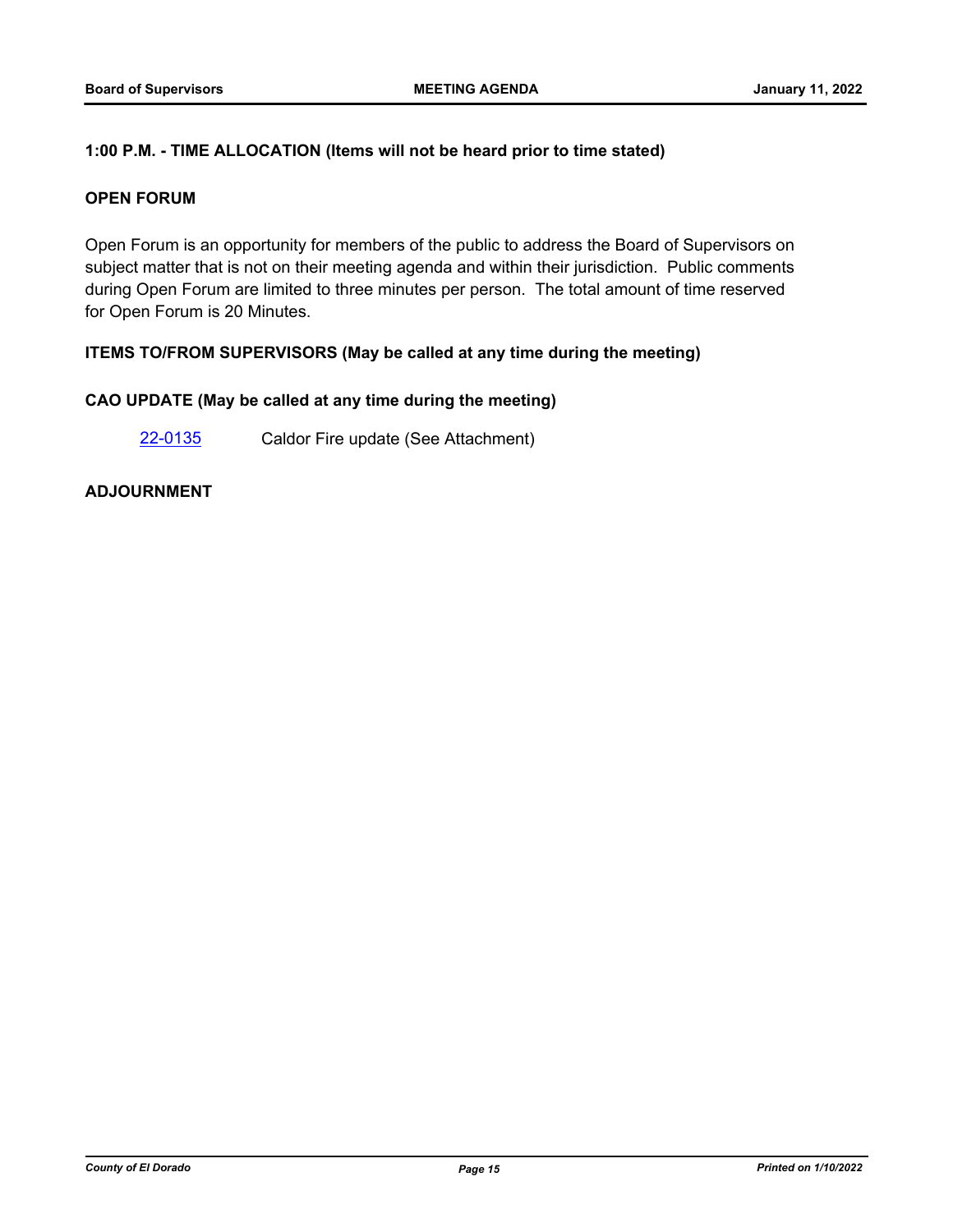## **CLOSED SESSION**

| 25 21-1910  | <b>Conference with Legal Counsel - Significant Exposure to Litigation</b><br>pursuant to Government Code Section 54956.9(d)(2). Number of potential<br>cases: (1). (Est. Time: 20 Min.) |
|-------------|-----------------------------------------------------------------------------------------------------------------------------------------------------------------------------------------|
| 26. 22-0080 | <b>Pursuant to Government Code Section 54957- Public Employee</b><br>Performance Evaluation. Title: Director of Environmental Management.<br>(Est. Time: 15 Min.)                       |
| 27.22-0082  | <b>Pursuant to Government Code Section 54957- Public Employee</b><br>Performance Evaluation. Title: County Counsel. (Est. Time: 15 Min.)                                                |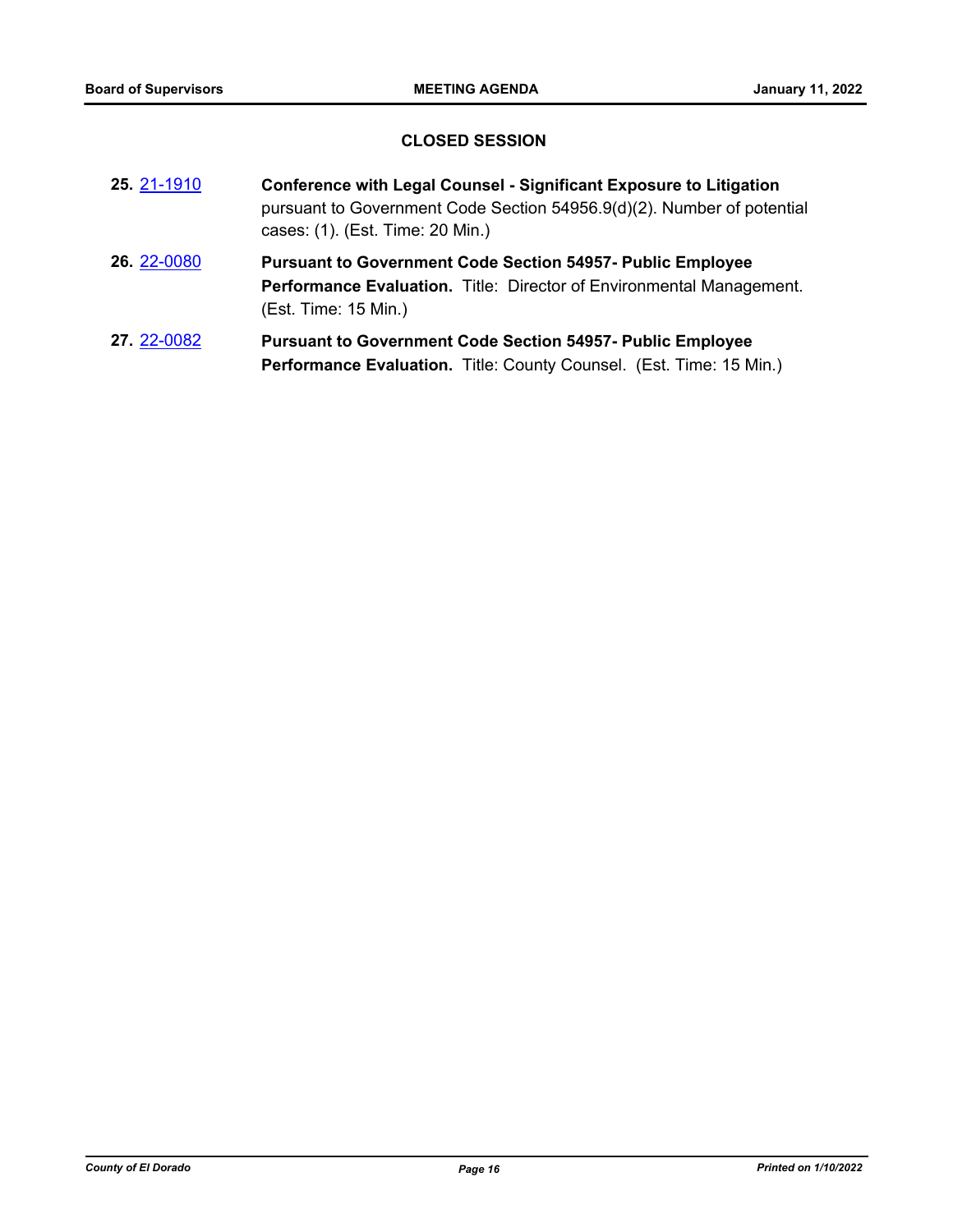On August 19, 2003, the Board adopted the following protocol: It is a requirement that all speakers, County staff and the public, when approaching the podium to make a visual presentation to the Board of Supervisors, must provide the Clerk with the appropriate number of hard copies of the presentation for Board members and the audience.